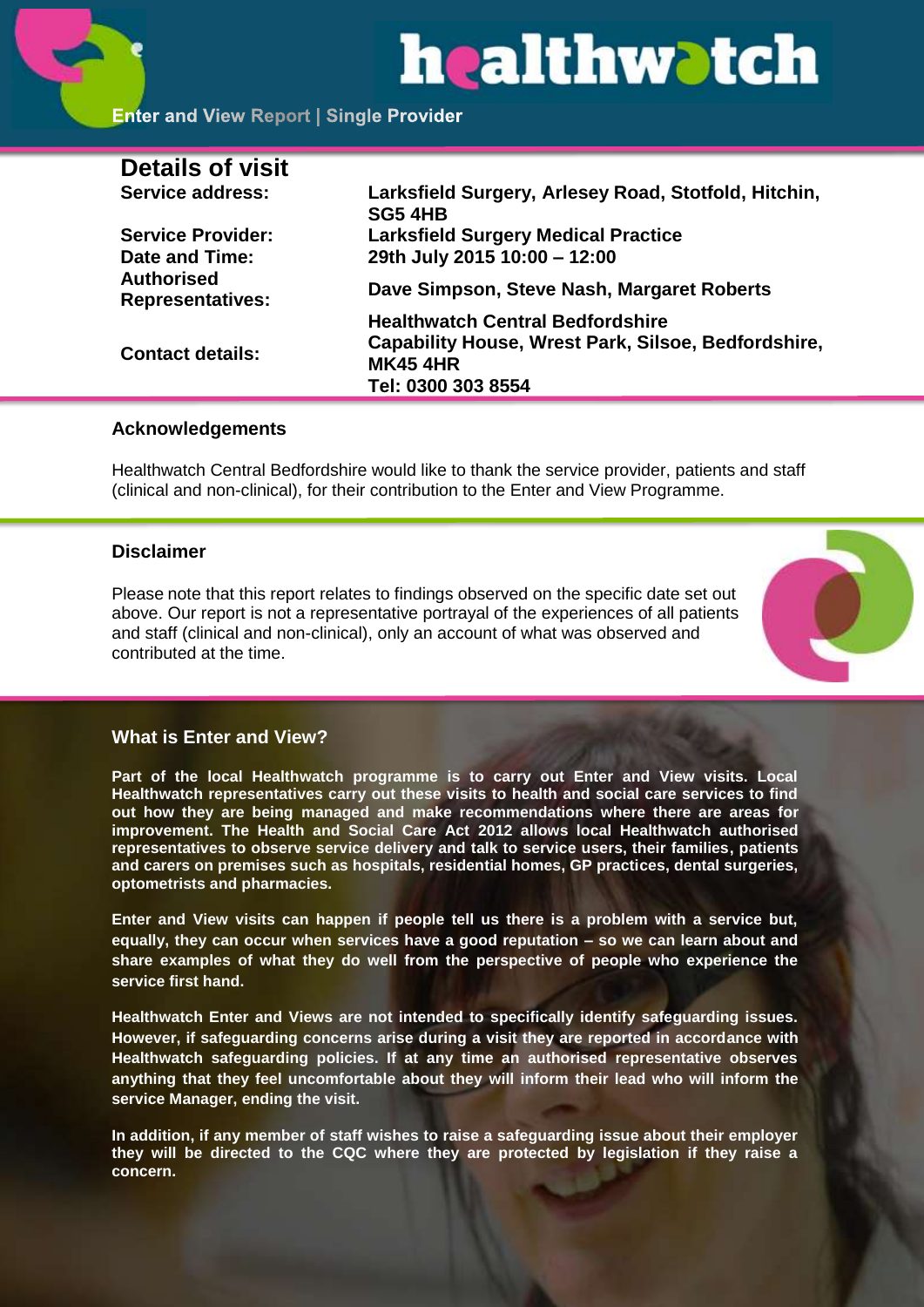# **Purpose of the visit**

- $\triangleright$  To engage with patients of GP Practices and understand how dignity is being respected;
- $\triangleright$  Identify examples of good working practice;
- $\triangleright$  Observe patients engaging with staff (clinical and non-clinical), and their surroundings.

# **Strategic drivers**

- Care Quality Commission dignity and wellbeing strategy.
- GP Surgeries are a Local Healthwatch priority.

# **Methodology**

This was an announced Enter and View Visit carried out at the Larksfield Surgery site in Stotfold.

A letter and posters announcing Healthwatch Central Bedfordshire's visit were previously sent to the practice. A questionnaire was also sent to the Practice Manager to complete prior to the visit. Healthwatch Central Bedfordshire (HWCB) also delivered copies of a questionnaire for patients to fill in, together with a 'response box', to post their completed questionnaires prior to HWCB's visit. The purpose was to minimise disruption and inconvenience to patients during the visit. On the day of the visit however, only five questionnaires had been completed and the HWCB team leader chose to leave the 'response box' and questionnaires on the premises for a further two weeks to give more patients the opportunity to complete.

The Practice Manager had arranged 'booked slots' for HWCB representatives to talk to several GPs and members of their administration and clinical staff. This was in addition to speaking to two members of the PPG who were in attendance. Unfortunately, HWCB representatives were unable to engage with patients in the waiting area, who were all reluctant to speak with the team.

Representatives also undertook a tour of the premises to observe accessibility, including disabled access, the availability of patient information and condition of the building.



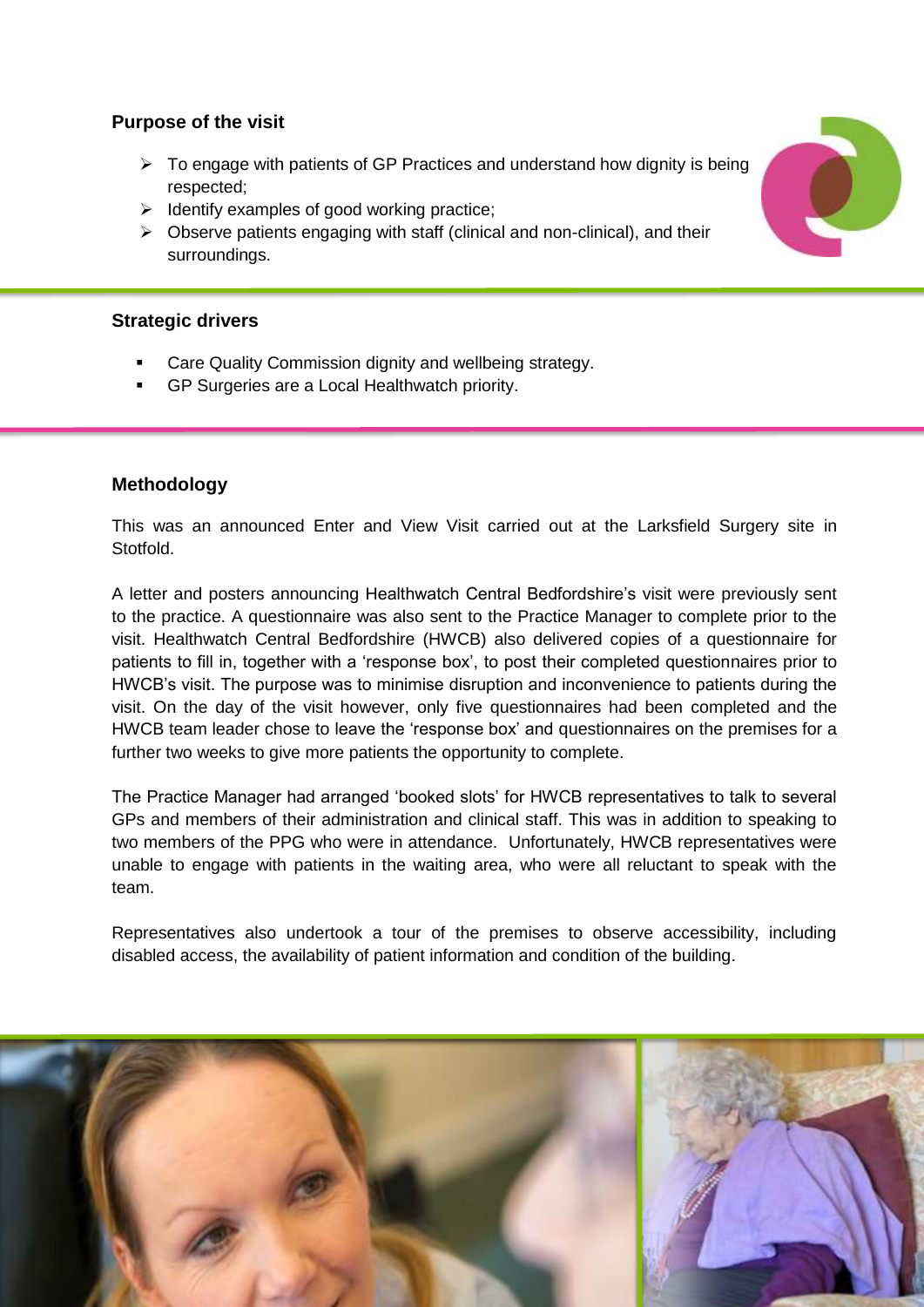# **Summary of findings**

The Larksfield Medical Practice is a modern surgery (opened in 1999), serving residents of Stotfold, Arlesey, Henlow Village and Clifton. It is a Training Practice where GP Registrars can spend up to a year completing their specialist training as a GP.

Healthwatch Central Bedfordshire's representatives were made very welcome by the Practice Manager and all of her staff, who assisted the team as much as possible.

#### **Results of visit**

# **Staff**

:

The Practice has the following members of staff:

- $\triangleright$  Five GP partners; four male and one female GP:
- $\triangleright$  A varied number of locums and trainee GP registrars;
- $\triangleright$  Eight Practice Nurses, includes two Minor Illness Nurses and one Nurse Prescriber;
- ▶ One Health Care Assistant;
- $\triangleright$  Ten reception staff;
- $\triangleright$  Twelve other staff;
- $\triangleright$  Midwives (based at Shefford Health Centre):
- District Nurses (based at Shefford Health Centre);
- $\triangleright$  Health visitors (based at Shefford Health Centre);
- $\triangleright$  Physiotherapists (based at Shefford Health Centre).

#### **Specialist Services provided**

- $\triangleright$  Phlebotomy;
- > Minor Injuries Service;
- $\triangleright$  Smear Testing;
- $\triangleright$  Cryotherapy;
- Clinics: COPD; Asthma; Diabetes; Baby immunisation; CHD; ABP; Epilepsy;
- > Vaccinations: Influenza;
- $\triangleright$  NHS Health checks;
- $\triangleright$  Stop Smoking service;
- $\triangleright$  Sexual Health services.
- $\triangleright$  All Enhanced Services (other than INR/ Anti-coagulation)

#### **Surgery Hours**

| Monday          | 08:00 - 13:00 14:00 - 18:30 |
|-----------------|-----------------------------|
| Tuesday         | $08:00 - 18:30$             |
| Wednesday       | $08:00 - 18:30*$            |
| Thursday        | $08:00 - 18:30*$            |
| Friday          | $08:00 - 18:30*$            |
| Saturday/Sunday | Closed                      |

Extended Hours Surgeries\* take place from: 07:00 - 08:00 on Wednesday, Thursday or Friday (not every week) 18:30 - 20:00 on Wednesday and/or Thursday (not every week)

\*Extended hours appointments must be pre-booked.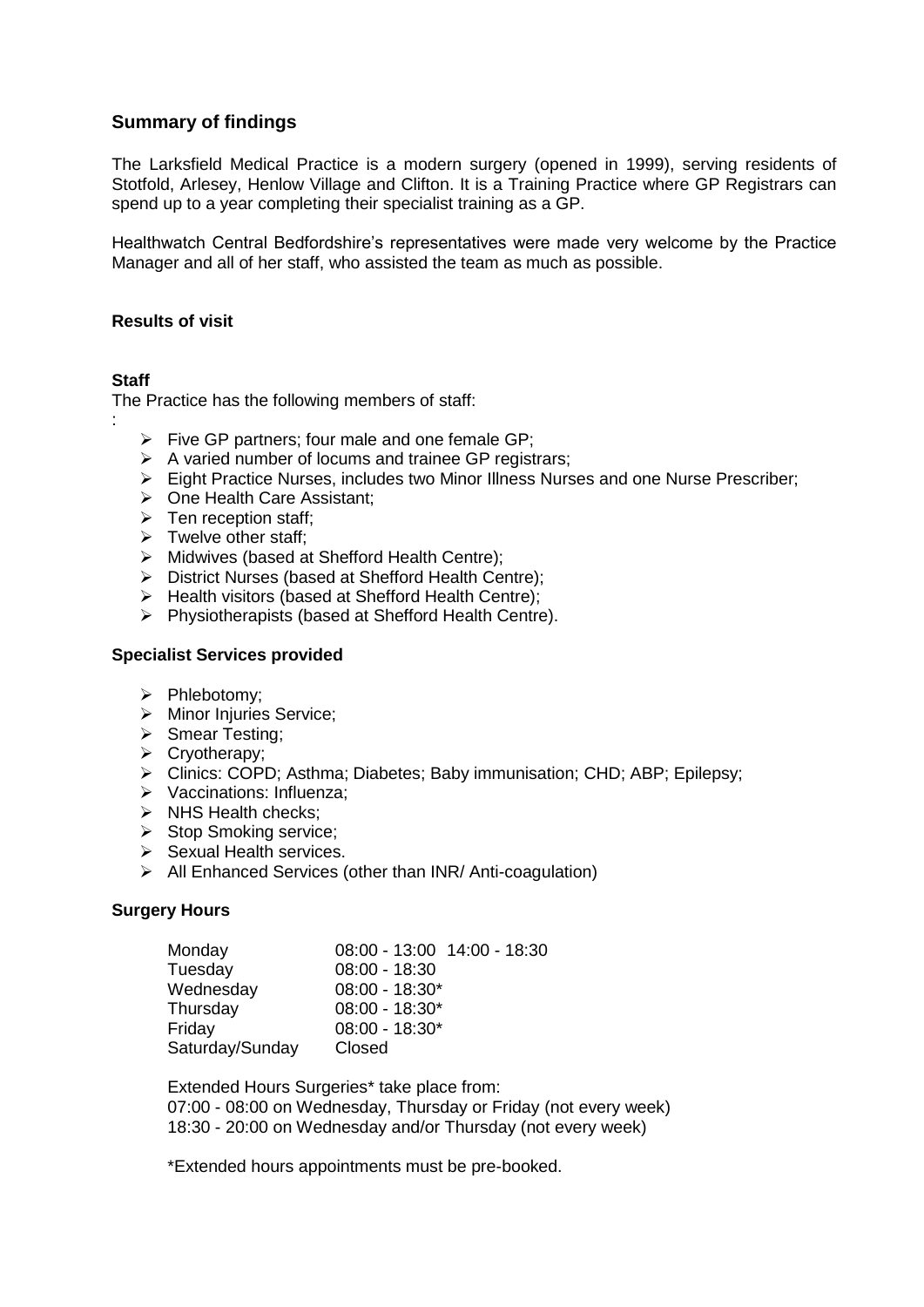# **Environment**



The Larksfield Surgery Medical Practice in Stotfold operates over two floors in a modern purpose built facility, with plenty of parking, including disabled parking and wheelchair access. Visible signage both inside and outside the building is good.

The premises throughout are light and airy, with an ambient temperature. A large reception/waiting area contains a reception desk and a 'SystmOne' terminal which patients may use to record their arrival. Patients are notified when they are due to go for their appointment by an audible beep and a message on a scrolling LED display.

Access to the upper floor is gained by both stairs and a lift. A second waiting room is sited upstairs for the GP clinic rooms on that level; a staff kitchen facility, offices and a conference room.

Other observations included:

- Clear signs to rooms, opening hours and toilets with a range of literature available to patients;
- **PPG Information displayed;**
- **Equipped with disabled toilet;**
- Hand sanitisers available on the reception desk;
- Clear guidance on how to inform reception of your arrival:
- Friendly and approachable reception staff;<br>Flectronic booking system at suitable beight
- Electronic booking system at suitable height for patients;
- Call system for patients via scrolling display in waiting area;
- Breastfeeding and baby changing facilities available.
- Water and tissues available on request from the receptionist;
- **The HWCB posters were displayed in the waiting room.**
- **Complaints information was not displayed;**
- NHS Friends & Family Test response box present, but no pens available.<br>• Names and photographs of GP's were not displayed:
- Names and photographs of GP's were not displayed;
- A Hearing Loop was not present.

#### **Car Parking**

This modern surgery has what appears to be ample parking for both patients, including disabled bays, and for staff. The disabled bays are adjacent to the entrance. Bicycle racks are available for use by both patients and staff.

#### **Patient Information**

The surgery has a good and varied selection of leaflets available for patients displayed in racks and on a table in the waiting area plus a Community Noticeboard.

#### **Registration at the Practice(s)**

HWCB representatives were advised by the Practice Manager that patients can register at the surgery with proof of address and ID; current exceptions are travellers and the homeless.

The Practice operates a policy in which local residents can make an appointment prior to registration. All new patients are required to attend for half an hour prior to the appointment scheduled with all relevant documentation. The Practice also operates a temporary resident's policy under their Acute Treatment Scheme and carefully monitors this process.

A Practice leaflet is made available to patients on registration.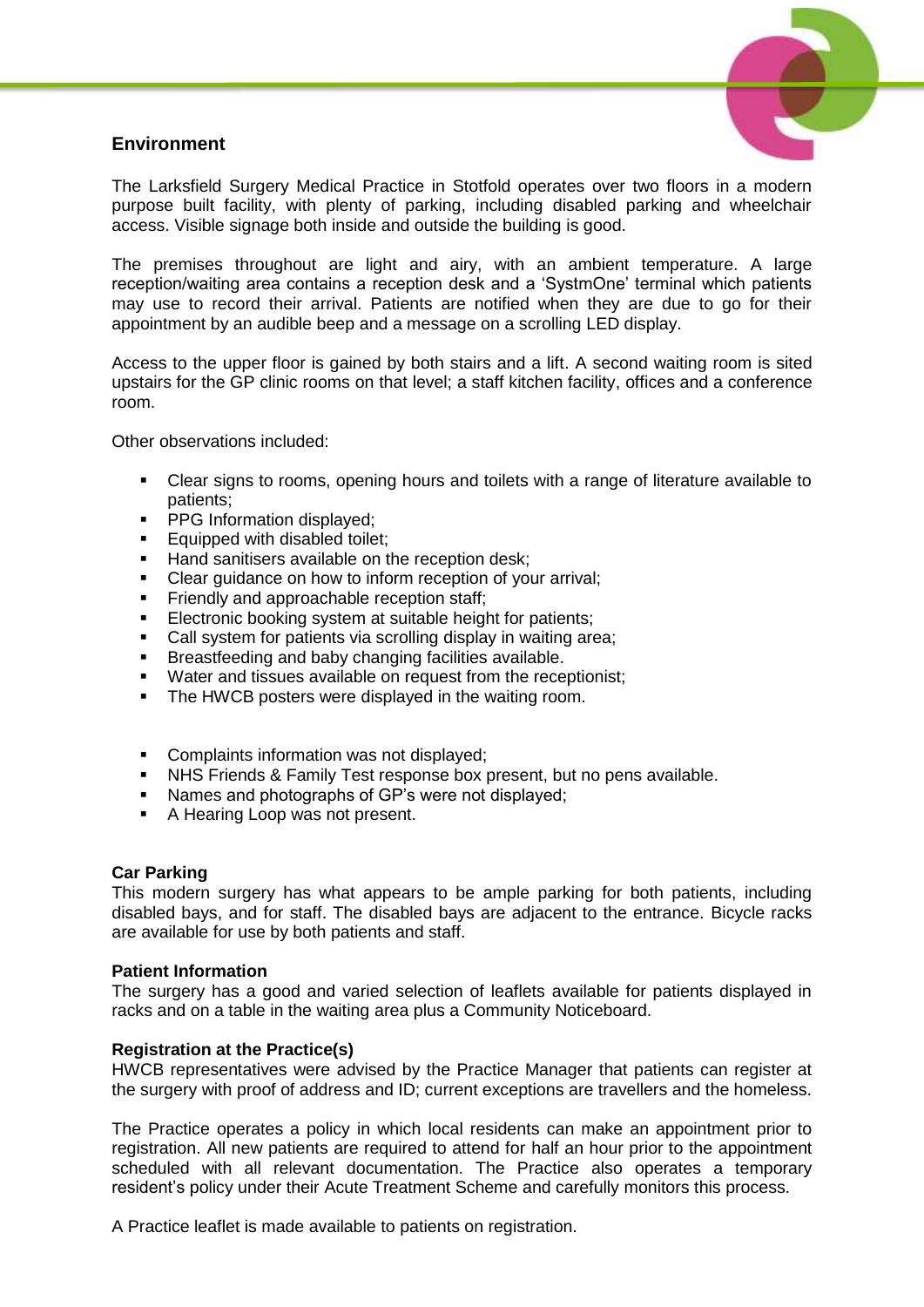#### **Patient Participation Group (PPG)**

The Practice operates two PPG's; one virtual and one physical. The latter group meet bimonthly. The Practice Manager confirmed that the group provide very useful feedback; the average age range is 48 – 75. At the time of the visit, HWCB representatives were advised that the physical group consists of 11 to 14 patients and the virtual group, 60 patients. Both groups are very active and are always involved in helping to promote the flu clinics. They were also instrumental in the setting up of a carers group and the placement of a PPG suggestion box in the waiting area.

The PPG is advertised on the surgery website, on Facebook, on the TV screen in the waiting room and in the Practice's New Patient leaflet. The PPG's AGM is advertised in the local paper. However staff indicated that it is difficult to recruit to the PPG and more young people were needed.

HWCB representatives were advised that the Practice Manager and one or more of the GP's at the Practice attend the PPG's however this is difficult to sustain on a regular basis due to workload and commitments.

#### **Patient Consultation**

The Practice gains feedback from patients from four main sources:

- $\triangleright$  NHS choices
- $\triangleright$  Patient comment cards to the PPG
- $\triangleright$  Patient comments/suggestions directly to the practice in the Suggestions Box.
- $\triangleright$  Results of the Friends and Family Test.

Any issues identified from these areas are discussed with the PPG at the next meeting. The Practice has also had robust discussions with the PPG over planned changes within the Practice and the way in which the Practice responds to anonymous negative comments on NHS Choices. Both of the above are ongoing issues.

In addition, the Practice also monitors their Facebook page for trends and comments which includes disseminating items of news and immediate interest.

#### **Appointments System**

The Practice Manager confirmed that patients can book appointments in person, on the telephone or on line, Monday to Friday. Some early morning and late evening appointments are available on certain days as detailed above.

For emergency appointments a duty doctor is available every day and will carry out a 'telephone triage' with patients who have called the Practice. The receptionist will also ask patients if the Minor Illness Nurse can assist.

The Practice operates a text reminder service for appointments 48 hours prior to appointment time. Home visits are mostly for housebound patients and palliative care patients; the duty doctor will decide whether a home visit is required.

HWCB representatives were advised that appointments times are allocated for 10 minutes although patients can request longer.

#### **Out of Hours Care**

Out of hours care in Stotfold is provided by M-Doc based at Biggleswade Hospital. The Practice relay information about this service to patients via the practice leaflet, on their website and in their Newsletter.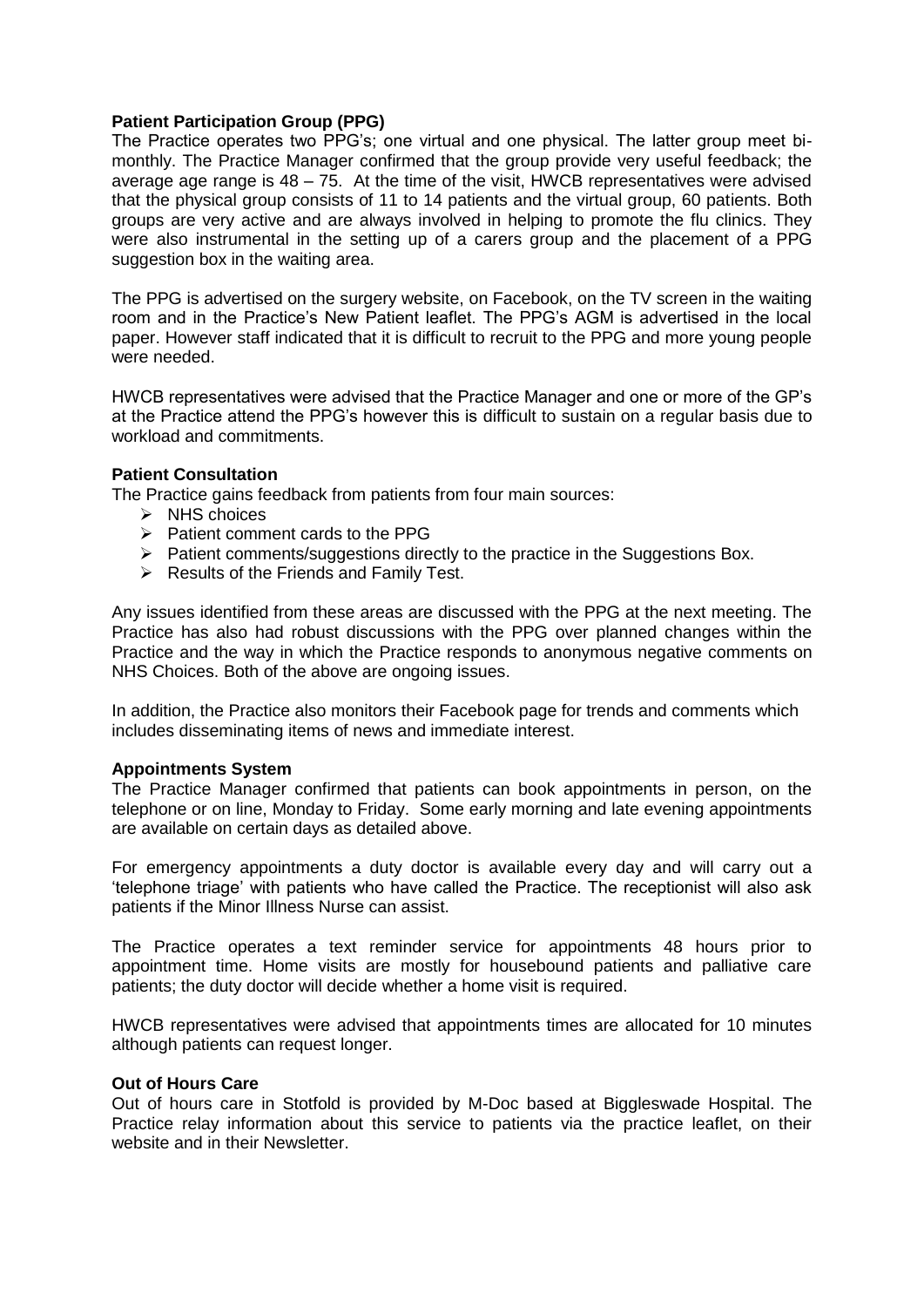#### **Medication & Prescriptions**

The Dispensary is based in the Practice; opening hours are 08:00 – 13:00. Dispensing medications depends on individual circumstances and patients can order repeat prescriptions on line or in person.

Repeat prescriptions are available in 5 working days.

The Practice has been attempting to recruit a replacement dispenser since March 2015 but with no success to date. As a consequence the dispensary closes each day at 13:00.

#### **Patient Questionnaire Results**

The Practice currently has 13,326 patients registered. A total of 16 survey questionnaires were completed during the month.

Results of the questionnaires completed at the Practice were as follows:

- 1. A third of patients recalled receiving a practice leaflet when registering at the surgery;
- 2. 81% of patients said they found it easy to register at the Practice;
- 3. 69% or patients who completed the questionnaire confirmed they were aware the Practice(s) has a PPG and 31% answered that they did not know if the Practice had a PPG;
- 4. None of the patients who completed the questionnaire was a member of the PPG;
- 5. 45% of patients who responded to the survey booked their appointments by telephone, 38% booked online and only 17% in person;
- 6. The majority of patients were aware that late appointments were available for booking;
- 7. 62% of patients who completed the questionnaire felt they could access an appointment when they needed one however, 25% felt they could not get the appointment they needed, and 13% gave other qualifying responses;
- 8. Almost all the patients who completed the questionnaire confirmed they received a text reminder about their appointment with a very small percentage indicating they did not have a mobile phone;
- 9. Almost all patients spoken to and who completed the questionnaire confirmed they were given a choice of health professional when booking the appointment;
- 10. 87% of patients who completed the questionnaire were aware of the Practice opening times;
- 11. A range of responses was given to the question regarding what to do if 'out of hours' care is needed; the most popular response was to ring the M-Doc Service closely followed by calling the surgery out of hours number;
- 12. The majority of patients answered positively to the question whether they feel they have enough time with the GP to discuss their issues;
- 13. 81% of patients felt that the GP listened to their concerns and considered their opinion;
- 14. 75% of patients found the staff at the Practice helpful and understanding;
- 15. 75% of patients would recommend the Practice to other people; a very small percentage said they would not and 6% were 'unsure'
- 16. Only 56% of patients were aware the Practice(s) has a complaints policy and knew how to complain; 44% did not know.

# **Interaction between Patients and Staff**

HWCB Representatives observed members of staff both clinical and administrative speaking to patients and all interactions were conducted in a professional but friendly manner. Comments from patients included: *'Overall the care and treatment received at the surgery is excellent, however there is some resistance from admin staff to new ideas',* and *'We could do with more privacy in the reception area',* although '*most people respect confidentiality in the waiting area.'*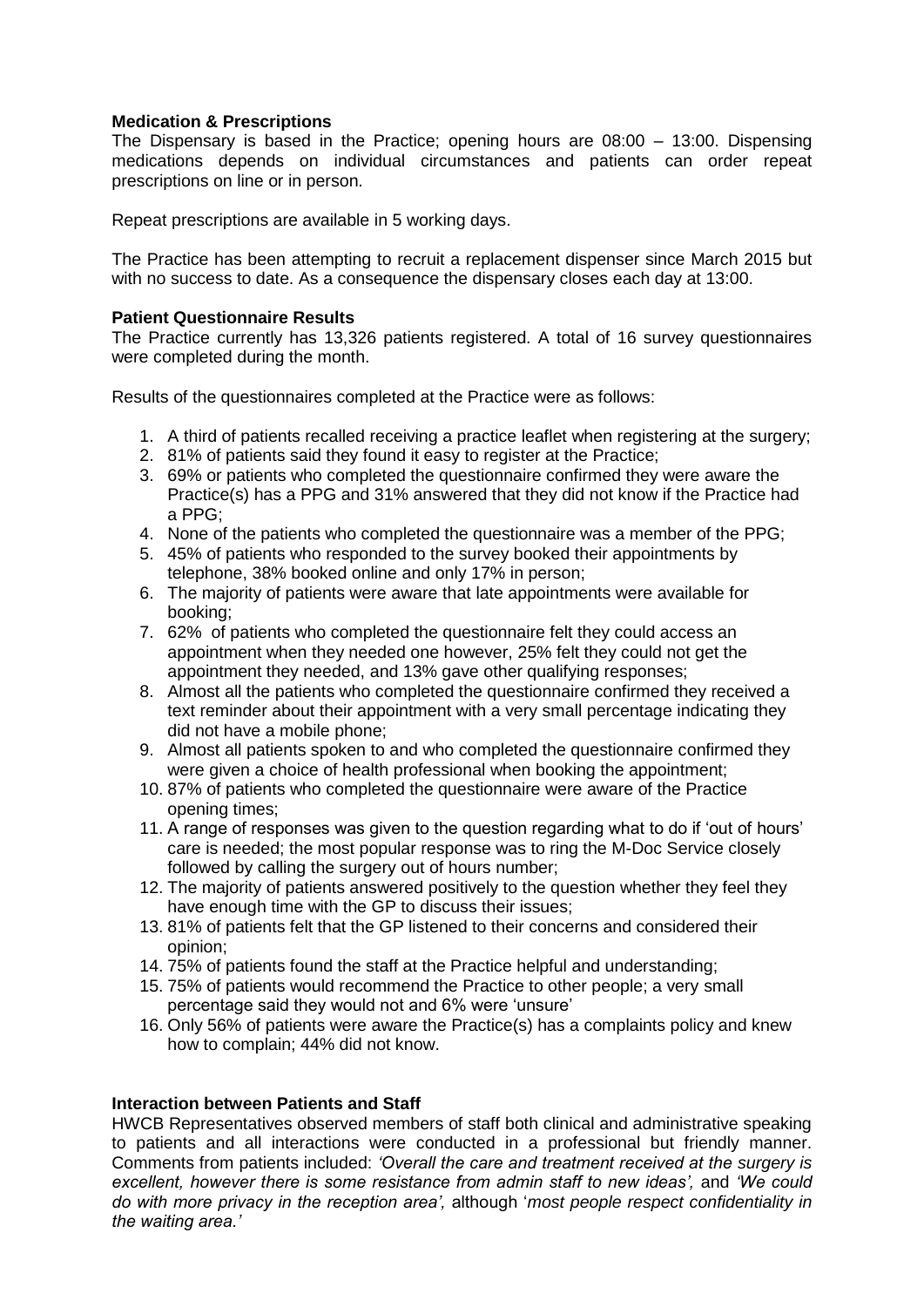#### **Clinical and non-clinical staff**

All members of staff seen and spoken to during the visit were friendly and helpful to the representatives and to the patients they were observed interacting with. This included both clinical and non-clinical staff. Staff spoken to during the visit explained that they liked working at the Practice and felt the service provided at the medical centre was good. *'I love working here; the team works well together and is supportive'.* The majority of staff also felt supported in their work and indicated there was 'adequate' numbers of clinical staff available, although some staff members expressed that recruitment is an ongoing problem but that *'staff go above and beyond what is expected!'*

All staff confirmed they regularly attend various training courses for their role, including inhouse training and GP training. *'I have been very well supported and have been encouraged and able to learn new skills'.* Clinical meetings are held every month; significant events are discussed and daily meetings are held with the Nursing Team.

When asked if there were any changes they would like to make at the Practice, comments ranged from; *'access to more GP time for patients'* and *'I'd like to stop moving from room to room'* to *'enable patients to see their preferred GP'.* However, all agreed that the patients are very well looked after and they strive to work *with* their patients to give the best possible service. One member of staff indicated that patients sometimes have to wait four weeks to see their preferred GP.

#### **Concerns/Complaints Procedure**

The Practice Manager informed representatives that the Practice has a complaints procedure. A Patient Complaint Form will be given to a patient who has a concern about the service received. The patient would need to either complete the form or write directly to the Practice Manager.

Clinical staff appeared less well informed about the Practice(s) complaints process/policy and most stated that they would try to resolve the matter informally at first. Others were unclear about the procedure and would simply tell the patient to put their complaint in writing, speak to the receptionist/Practice Manager or direct them to the Practice website. Staff confirmed that complaints are discussed at monthly Practice meetings.

#### **Additional Findings**

The Practice Complaints Procedure is not clearly signposted within the Practice, nor is it clearly defined on the Practice website, wherein patients are told *'If required, please either collect or request a complaints pack.'*

#### **General comments received from patients included:**

*'This is an excellent doctor's surgery, thank you' 'The car park is really good. Generally speaking, the surgery is good' 'It is difficult to book an appointment for less than a week or two in advance especially if I need it before 8 am or after 5 pm – very difficult on working people' 'I find it infuriating that reception staff always ask the reason for the appointment, they are not the expert and it's not supposed to go through them'*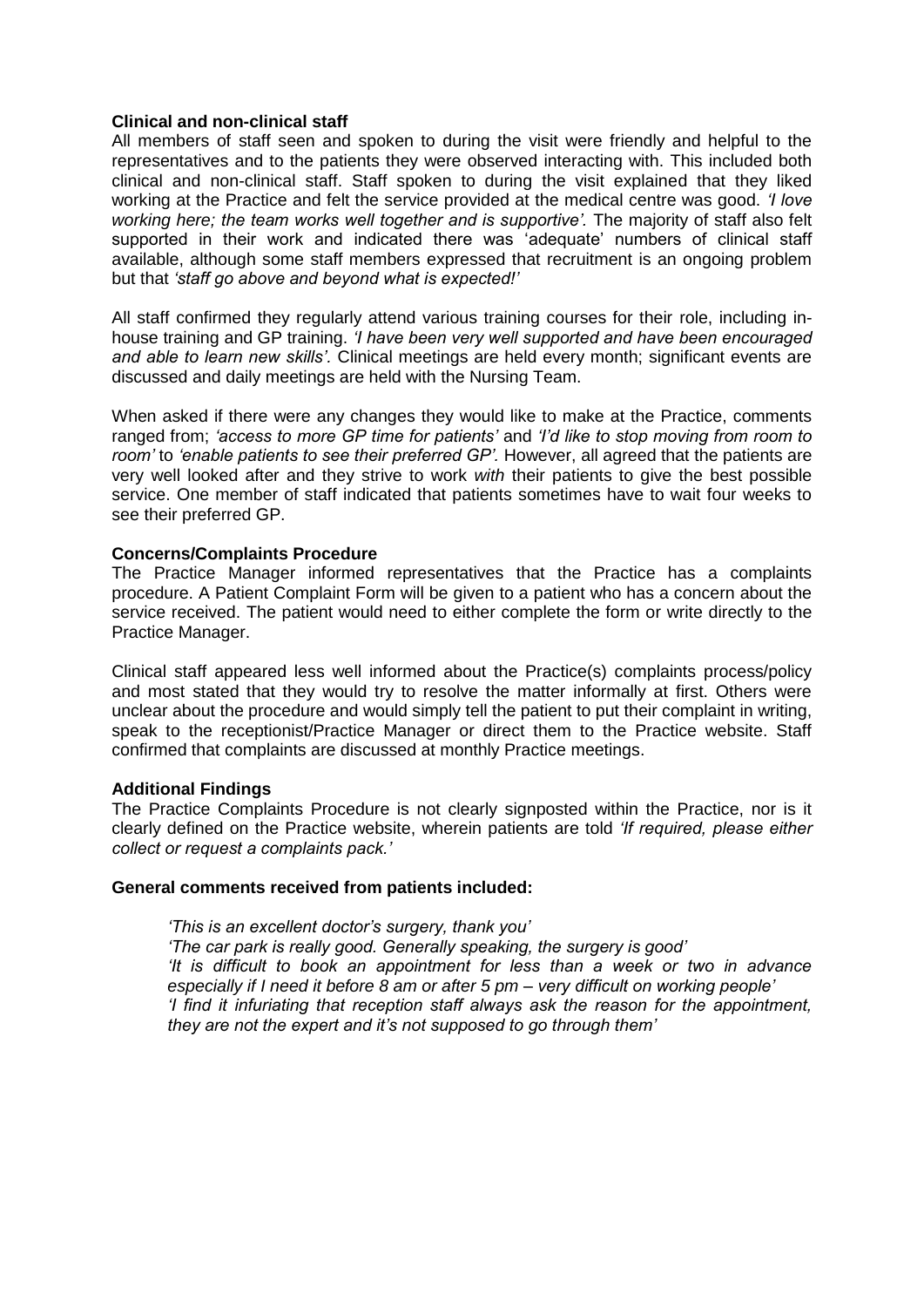# **Recommendations**

HWCB recommends that, in relation to the Practice Complaints Policy and Procedure;

- Clear signposting of 'How to make a complaint' is displayed in the waiting areas and on the website
- The actual Complaints Procedure should be detailed on the website;
- All practice staff should be given refresher training on the Complaints Policy and on the Complaints Procedure.

HWCB would further recommend that the Practice works with the PPG to inform the wider cohort of patients about their difficulties and constraints due to lack of successful recruitment etc. This could be via the Practice Newsletter, website or similar.

The Practice is currently not recording 'Did Not Attend' (DNA) figures. HWCB representatives were advised that these were last collected in 2012 when the figure shown was 3.68%. HWCB strongly recommends that this data continues to be collected and is displayed in the waiting areas to clearly inform patients of the effect this has on appointment availability.

Finally, Healthwatch Central Bedfordshire recommends that this report is shared with the patients and staff (clinical and non-clinical) of the Practice and to advise that if they should wish to contribute any additional comments about the report, to contact Healthwatch Central Bedfordshire direct.